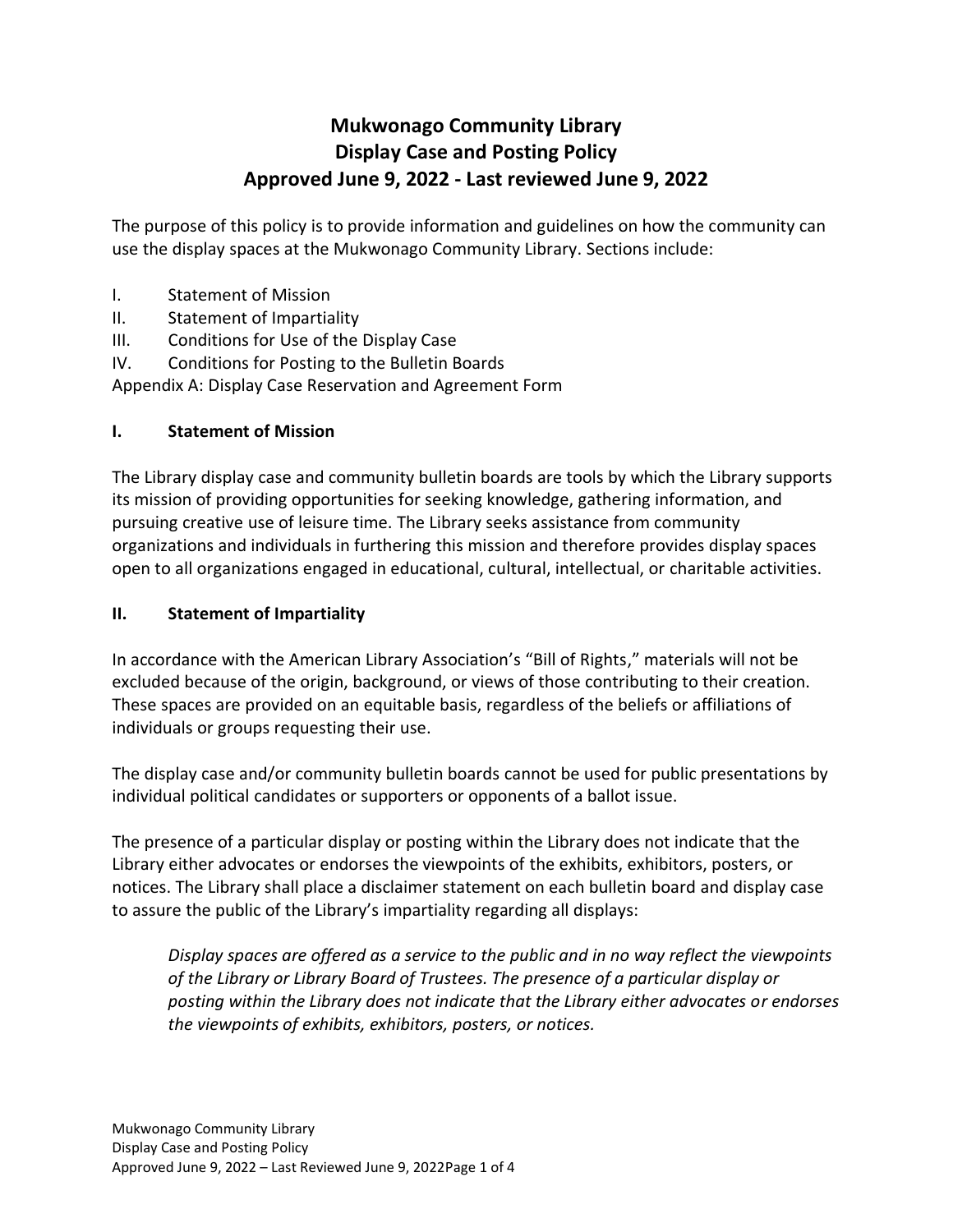## **III. Conditions for Use of the Display Case**

- A. Library-sponsored displays will be given priority in scheduling all the display case.
- B. Designated staff are in charge of scheduling displays for the display case in compliance with this policy. If the month the patron requests for a display is not available, library staff will notify the patron what months are available to schedule a display.
- C. Individuals and organizations may indicate an interest in presenting a display by contacting the Library for a "Display Case Reservation and Agreement Form" found in Appendix A. This application will be submitted to the Library Director of their designee for approval. The Library Director reserves the right to reject an exhibit.
- D. The Library Director shall have the final decision on the arrangement and appropriateness of all exhibits or displays.
- E. Displays must conform to the space restrictions of the assigned areas and be securely affixed to display surfaces. No changes may be made to the setup of the display cabinet.
- F. Displays may be in place for up to 4 weeks. Designated staff may schedule displays for shorter or longer periods of time. All exhibits shall be set-up and removed by the exhibitor on the dates determined by the Library.
- G. The Mukwonago Community Library is not responsible for theft or damage of items in its exhibit areas. Insurance is the sole responsibility of the lender. All items placed in the Library are done so at the owner's risk. If an applicant is under the age of eighteen (18), a parent or legal guardian must sign the "Display Case Reservation and Agreement Form."
- H. The Library will not sell items from the display case, nor will selling prices be displayed.
- I. Individuals and organizations providing materials for displays must be acknowledged with a sign indicating "Materials in this display are provided by [name of person or organization]."

## **IV. Conditions for Posting to the Bulletin Boards**

- A. Posters, notices, and materials for distribution should be submitted to the Library Director or their designee who will review the materials before posting. The review will include ensuring the materials follow this and all other Library policies.
- B. Posters, notices, and materials may not be posted or removed except by authorized Library staff.
- C. Material cannot contain offensive language or imagery. Material must be informative in nature and cannot include political or religious advocacy.
- D. Very large posters (over 11"x17") will not be accepted.
- E. Priority for positing will be given to local civic, educational, and cultural organizations.
- F. Due to space restrictions, the Library cannot guarantee if a posting will get posted or how long a posting will remain on the bulletin board.
- G. Materials promoting commercial use will not be allowed.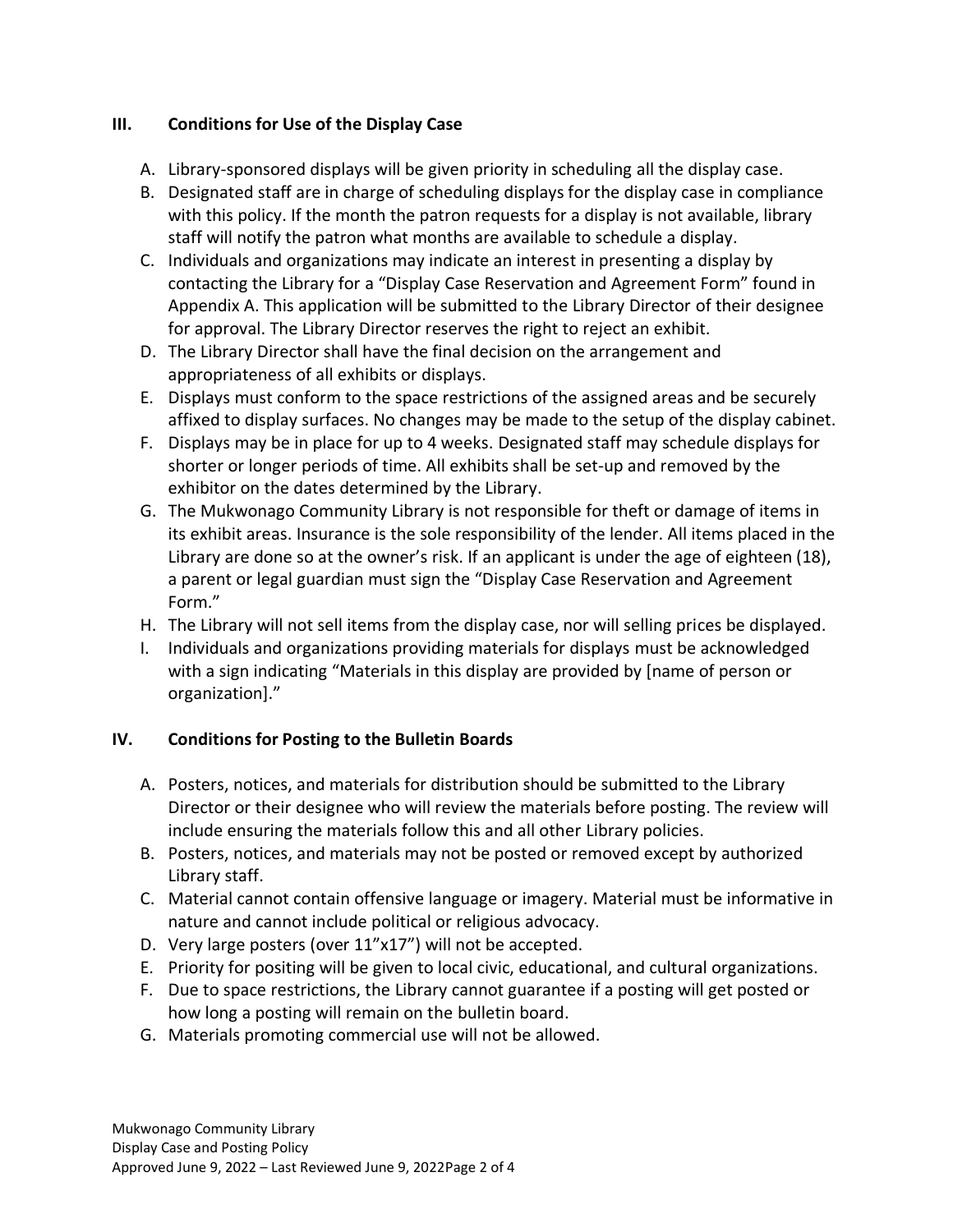# **Revision History**

| April 19, 2017  | Policy Revised to include conditions for posting and revised title from<br>Display Case Policy to Display Case and Posting Policy.        |
|-----------------|-------------------------------------------------------------------------------------------------------------------------------------------|
| June 21, 2018   | Reviewed by Policy Committee and forwarded to Library<br>Board for approval. No changes recommended.                                      |
| August 12, 2021 | Included language directly referencing the Library Bill of Rights; created<br>Appendix A; included more specific guidelines for postings. |
| June 9, 2022    | Reformatted to standard; created section headers                                                                                          |